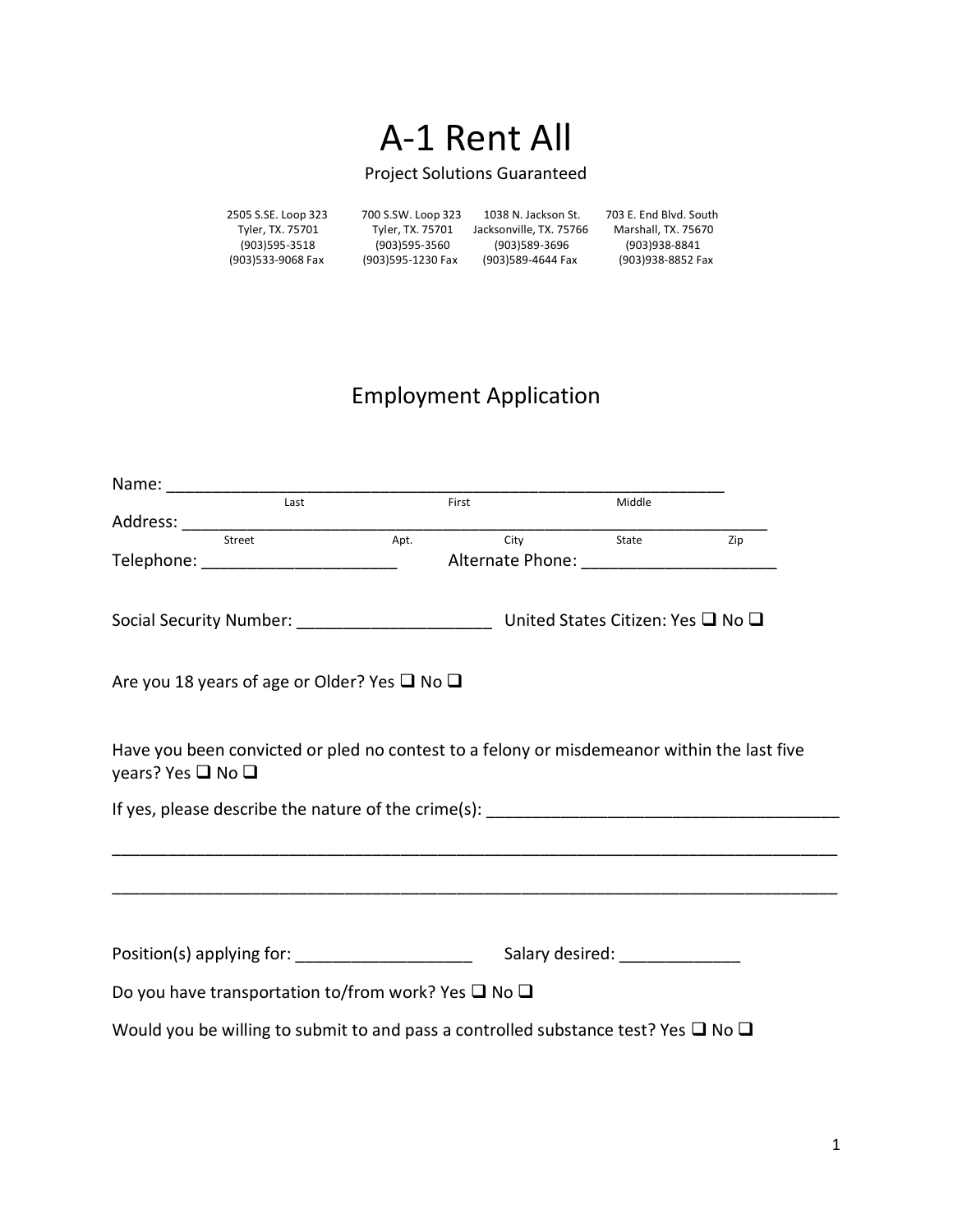## **Education, Training and Experience**

| Street                                                                                                                | City | State                                        | Zip |  |  |
|-----------------------------------------------------------------------------------------------------------------------|------|----------------------------------------------|-----|--|--|
| Number of years completed: _______                                                                                    |      | Did you graduate? Yes $\square$ No $\square$ |     |  |  |
| Degree/Diploma earned: __________                                                                                     |      |                                              |     |  |  |
| <b>College or Vocational School:</b>                                                                                  |      |                                              |     |  |  |
|                                                                                                                       |      |                                              |     |  |  |
| Street                                                                                                                | City |                                              |     |  |  |
|                                                                                                                       |      | State                                        | Zip |  |  |
| Number of years completed: _______                                                                                    |      | Did you graduate? Yes $\Box$ No $\Box$       |     |  |  |
| Degree/Diploma earned: __________                                                                                     |      |                                              |     |  |  |
|                                                                                                                       |      |                                              |     |  |  |
|                                                                                                                       |      |                                              |     |  |  |
|                                                                                                                       |      |                                              |     |  |  |
| Street                                                                                                                | City | State                                        | Zip |  |  |
|                                                                                                                       |      |                                              |     |  |  |
| Number of years completed: _______                                                                                    |      | Did you graduate? Yes $\Box$ No $\Box$       |     |  |  |
| Degree/Diploma earned: __________                                                                                     |      |                                              |     |  |  |
| Military:                                                                                                             |      |                                              |     |  |  |
|                                                                                                                       |      |                                              |     |  |  |
| Branch: Rank: Rank:                                                                                                   |      | Total years of service:                      |     |  |  |
|                                                                                                                       |      |                                              |     |  |  |
| <u> 1989 - Johann Stoff, deutscher Stoff, der Stoff, der Stoff, der Stoff, der Stoff, der Stoff, der Stoff, der S</u> |      |                                              |     |  |  |
|                                                                                                                       |      |                                              |     |  |  |
| Do you speak, write, or understand any foreign languages? Yes $\square$ No $\square$                                  |      |                                              |     |  |  |
| If yes, describe which language(s) and how fluent you are: ______________________                                     |      |                                              |     |  |  |
|                                                                                                                       |      |                                              |     |  |  |
|                                                                                                                       |      |                                              |     |  |  |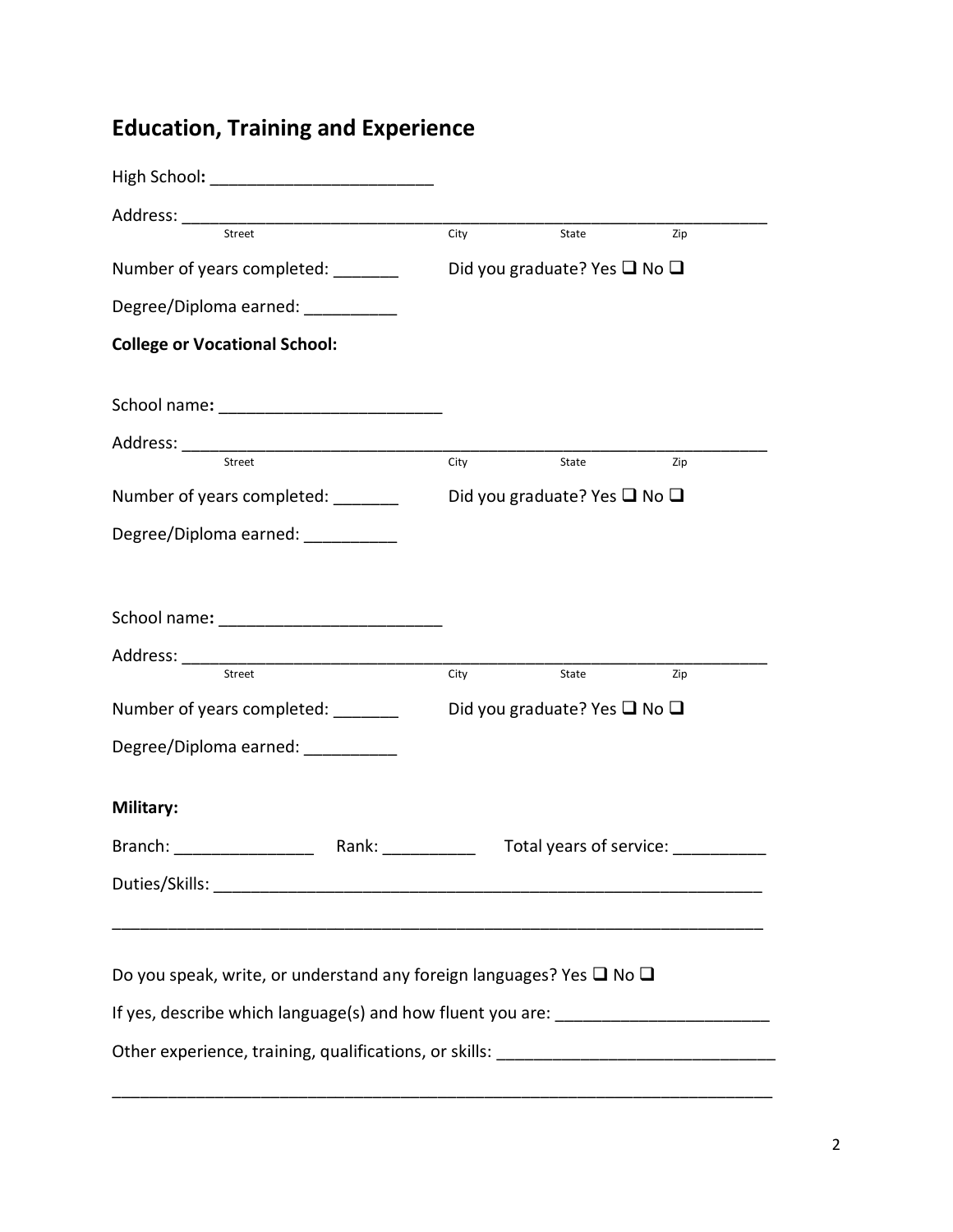### **Employment History**

Are you currently employed? Yes  $\square$  No  $\square$ 

If yes, may we contact your current employer? Yes  $\Box$  No  $\Box$ 

Below, please describe all past and present employment. Please account for all periods of unemployment. **Even if you have attached a resume, please complete this section.**

| Street                                                                                         | City                          | State | Zip |  |
|------------------------------------------------------------------------------------------------|-------------------------------|-------|-----|--|
|                                                                                                |                               |       |     |  |
|                                                                                                | Month and Year Month and Year |       |     |  |
|                                                                                                |                               |       |     |  |
|                                                                                                |                               |       |     |  |
|                                                                                                |                               |       |     |  |
|                                                                                                |                               |       |     |  |
|                                                                                                |                               |       |     |  |
|                                                                                                |                               |       |     |  |
|                                                                                                |                               |       |     |  |
| Street                                                                                         | City                          | State | Zip |  |
|                                                                                                |                               |       |     |  |
|                                                                                                | Month and Year Month and Year |       |     |  |
|                                                                                                |                               |       |     |  |
| Reason for Leaving: _________________________________ May we contact this employer? Yes □ No □ |                               |       |     |  |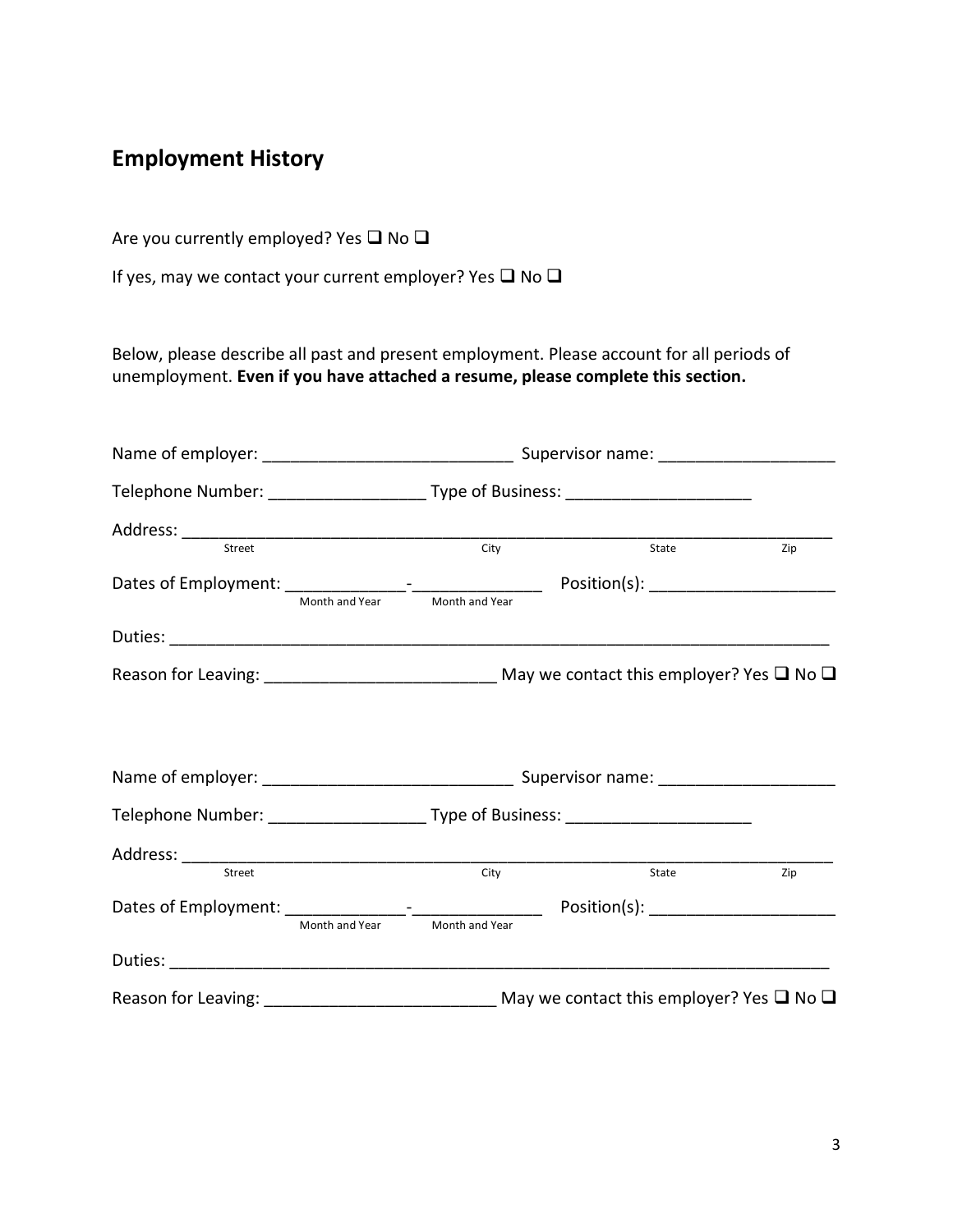| Street                               |                | City           | State                                                    | Zip |  |
|--------------------------------------|----------------|----------------|----------------------------------------------------------|-----|--|
| Dates of Employment: _______________ |                |                |                                                          |     |  |
|                                      | Month and Year | Month and Year |                                                          |     |  |
|                                      |                |                |                                                          |     |  |
| Reason for Leaving: ______________   |                |                | May we contact this employer? Yes $\square$ No $\square$ |     |  |

### **Professional References**

| <b>First and Last</b>                  |      | Telephone: ___________________________                                                                         |       |     |
|----------------------------------------|------|----------------------------------------------------------------------------------------------------------------|-------|-----|
| Street                                 | Apt. | City State                                                                                                     |       | Zip |
| Occupation: __________________________ |      |                                                                                                                |       |     |
| <b>First and Last</b>                  |      | Telephone: ___________________________                                                                         |       |     |
| Street                                 |      | <b>City City</b>                                                                                               | State | Zip |
| Occupation: __________________________ | Apt. |                                                                                                                |       |     |
| <b>First and Last</b>                  |      | Telephone: __________________________                                                                          |       |     |
| Street                                 | Apt. | <b>City</b>                                                                                                    | State | Zip |
| Occupation: _______________________    |      | Years Acquainted: National Press, National Press, National Press, National Press, National Press, National Pre |       |     |